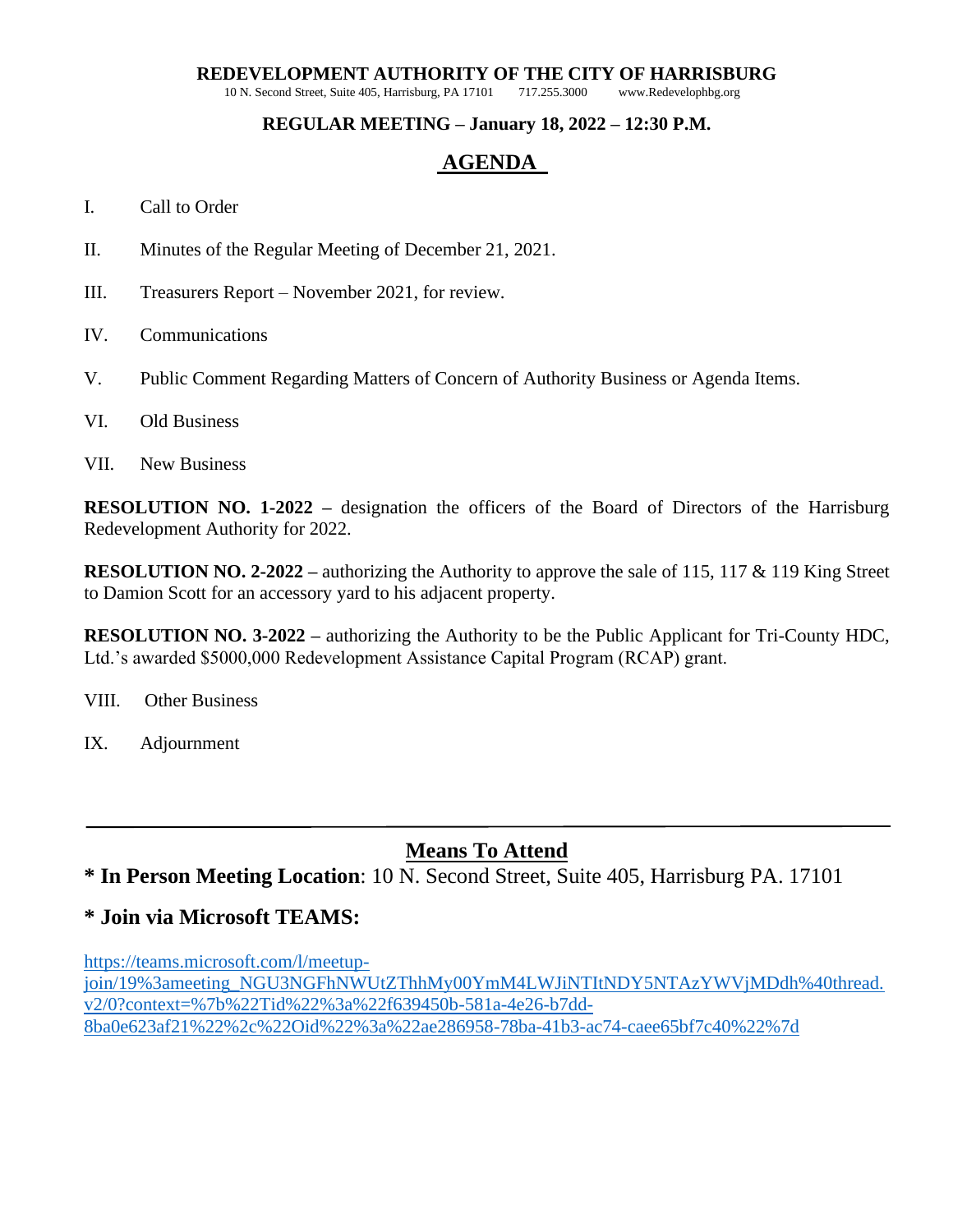#### **RESOLUTION 1-2022**

#### **Harrisburg Redevelopment Authority**

 RESOLVED by the Redevelopment Authority of the City of Harrisburg that the following are hereby designated as officers for the Board of Directors of the Authority for 2022:

Chair Nichole Johnson

Vice Chairman: Crystal Brown

Secretary/Treasurer: Alexander R. Reber

Treasurer:

Assist. Secretary/Treasurer

Date Secretary

\_\_\_\_\_\_\_\_\_\_\_\_\_\_\_\_\_\_\_\_\_\_\_\_\_\_\_\_\_

**HRARes1.22**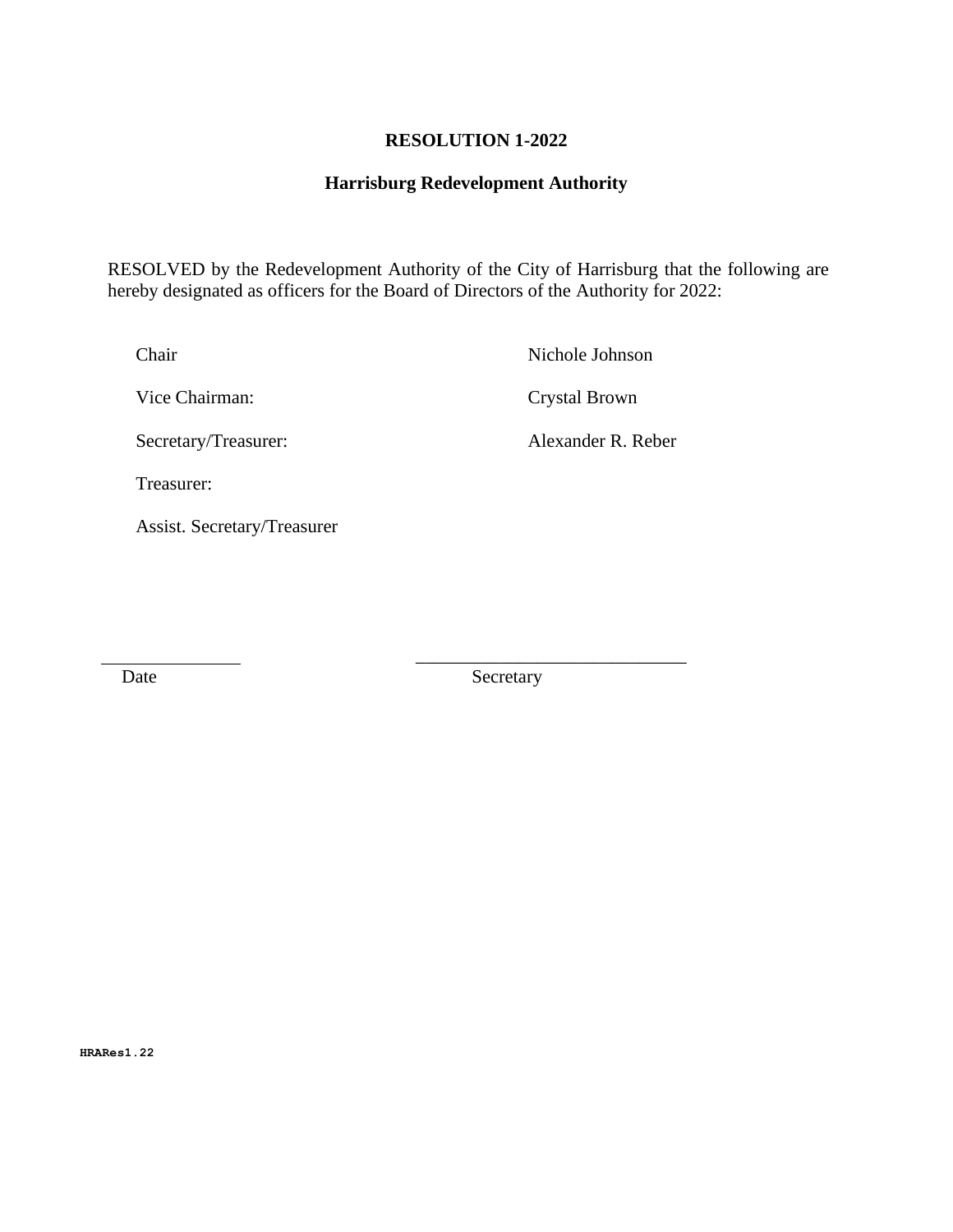#### **RESOLUTION NO. 2-2022 Harrisburg Redevelopment Authority**

WHEREAS, the Redevelopment Authority of the City of Harrisburg ("Authority") is negotiating with Damion Scott for the sale of vacant lots at 115 (PID 008-029-005), 117 (PID 08-029-004), and 119 (PID 08-029-003) King Street (collectively the "Property"); and

WHEREAS, the Redevelopment Authority of the City of Harrisburg ("Authority") owns the Property and Damion Scott ("Developer") desires to purchase the Property for use as accessary yard to the Developer's property located at 121 King Street; and

WHEREAS, the Authority is willing to sell the Property pursuant to the terms set forth below.

NOW, THEREFORE, BE IT RESOLVED, by the Redevelopment Authority of the City of Harrisburg that the sale of the Property is hereby approved, and the proper Officers of the Board of Directors of the Authority are hereby authorized to execute a standard Special Warranty Deed and all related documents with the Developer for the conveyance of the Property, contingent upon the following conditions being met:

- A. The sale price for the Property shall be \$3,500 plus all HRA closing fees, including 2% transfer tax.
- The Property shall be sold "as is", "where is" with no representations or warranties. **B.**
- C. The Property shall remain subject to all real estate taxes in perpetuity, regardless of whether the use qualified for an exemption from the same under any applicable law.
- D. Any re-use of the Property must comply with all City zoning ordinances and regulations for Flood Plain Construction, if applicable.
- E. Such other conditions that the staff of the Authority and its solicitor deem reasonable and appropriate.

Date

Secretary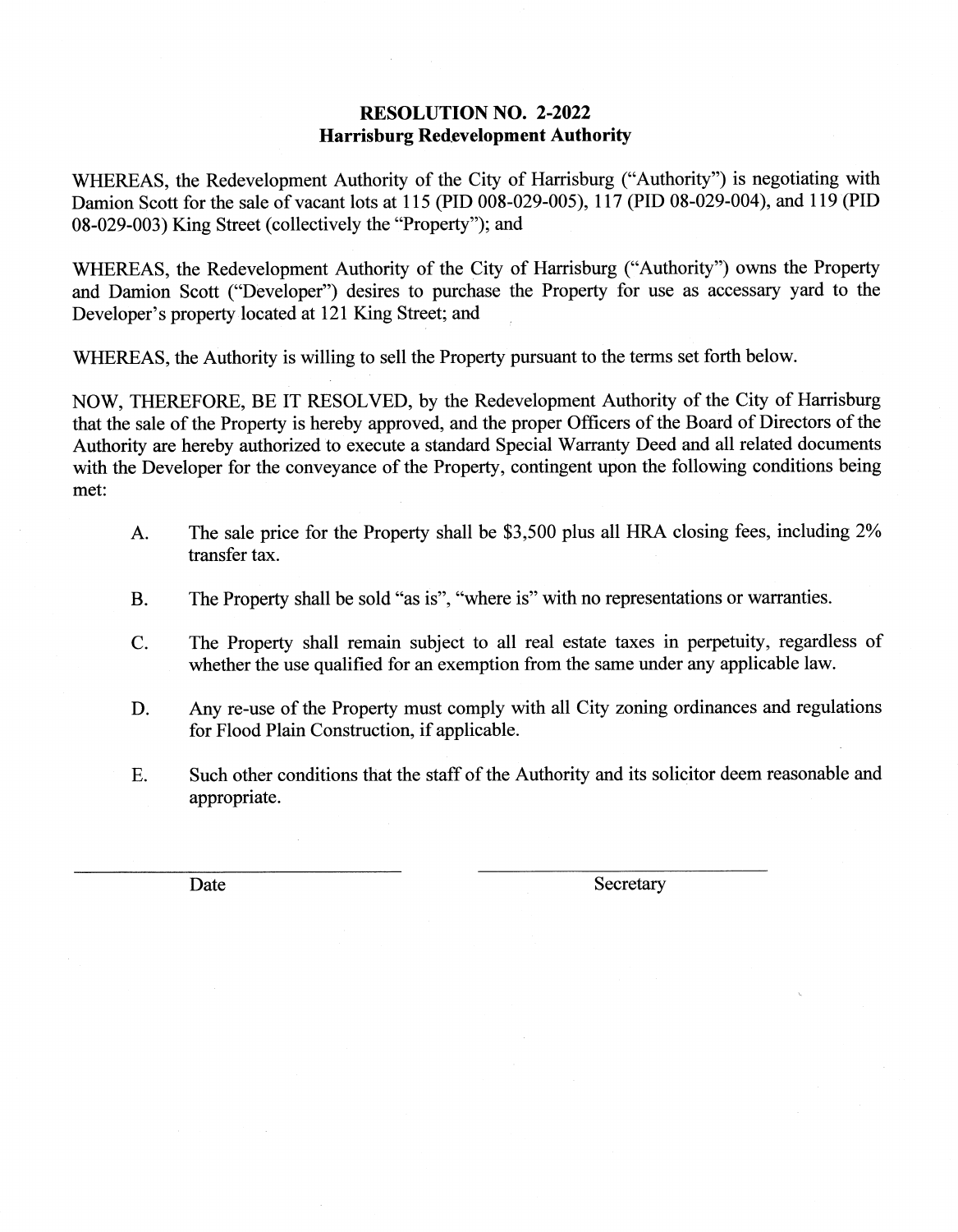January 3, 2022

#### Greetings Mr. Bryan Davis,

I am respectfully submitting this letter to you and the HRA Board of directors as an official offer letter for the following parcels:

- 119 King Street, Harrisburg, PA 17103 PID 08-029-003 offer \$1,100
- 117 King Street, Harrisburg, PA 17103 PID 08-029-004 offer \$1,100  $\bullet$
- 115 King Street, Harrisburg, PA 17103 PID 08-029-005 offer \$1,300  $\bullet$

I am the owner of the adjoining parcel at 121 King Street, Harrisburg, PA 17103, and I would like to acquire the aforementioned parcels to keep those spaces clean and free from the consistent dumping of household trash and bulk household items that has become a major blight and eye sore to the area. I have a small garage space on my parcel that I use as a workshop where I spend my spare time painting and wood working. I would like to acquire those extra parcels as an addition to my own parcel to convert them into a green space to preserve the integrity of the neighborhood from blight and dumping.

Thank you for your consideration and I look forward to your decision.

Best Regards,

**Damion Scott** 1207 N. 2<sup>nd</sup> Street Harrisburg, PA 17102  $(717) 847 - 5466$ Damianscott35@gmail.com